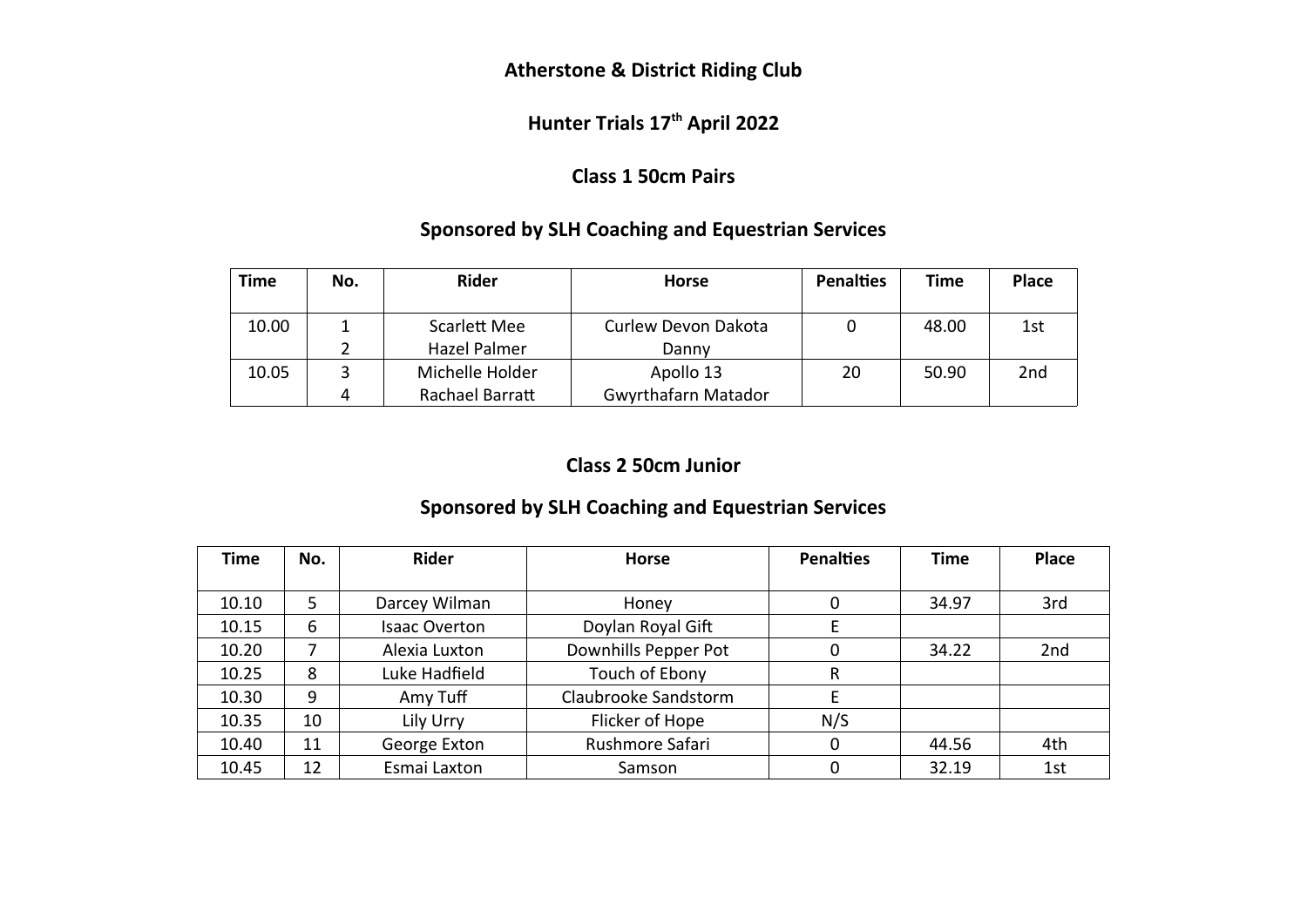## **Class 3 50cm Senior**

| Time  | No. | <b>Rider</b>        | <b>Horse</b>              | <b>Penalties</b> | Time  | <b>Place</b> |
|-------|-----|---------------------|---------------------------|------------------|-------|--------------|
|       |     |                     |                           |                  |       |              |
| 10.50 | 13  | Leonie Bushell      | The Jester                |                  |       |              |
| 10.55 | 4   | Rachael Barrett     | <b>Gwrthafarn Matador</b> |                  |       |              |
| 11.00 | 14  | Beth McGovern       | Galaxy                    | 20               | 46.31 | 2nd          |
| 11.05 | 15  | Rebecca Read        | Max                       | W/D              |       |              |
| 11.10 | 16  | Abbey-Rose Williams | Oscar                     | 60               | 35.78 | 3rd          |
| 11.15 | 17  | Georgia Smith       | Muckle Lad                |                  | 38.62 | 1st          |

# **Sponsored by SLH Coaching and Equestrian Services**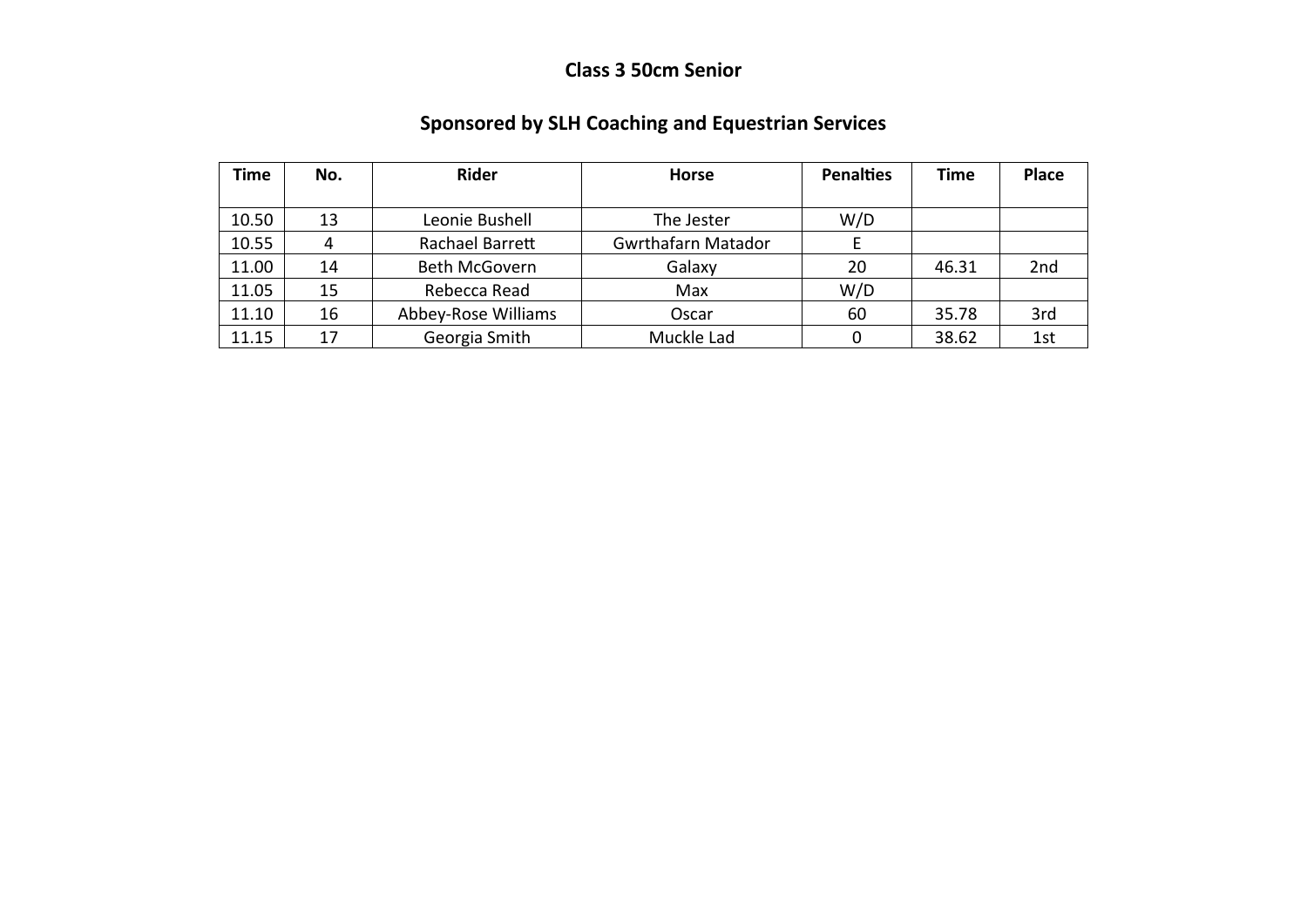#### **Class 4 60cm Pairs**

| <b>Time</b> | No. | <b>Rider</b>              | <b>Horse</b>               | Dr    | <b>Penalties</b> | <b>Total</b> | <b>Time</b> | Place |
|-------------|-----|---------------------------|----------------------------|-------|------------------|--------------|-------------|-------|
|             |     |                           |                            | Fence |                  | Pens         |             |       |
| 11.30       | 18  | Lellarnie Bassford        | Blakeswater Alamo          | N/S   |                  |              |             |       |
|             | 19  | Sarah Hurley              | <b>Bennie</b>              |       |                  |              |             |       |
| 11.35       | 20  | Lauren Webb               | <b>Banroc Dante</b>        | 10    | 100              | 130          | 52.81       | 4th   |
|             | 21  | Karen Arlott              | Codey                      |       | 20               |              |             |       |
| 11.40       | 22  | Liz Parkes                | Midnight Jackson           | 10    | 20               | 30           | 43.31       | 2nd   |
|             | 23  | <b>Harriet Parkes</b>     | Ozzy                       |       |                  |              |             |       |
| 11.45       | 24  | <b>Charlotte Brindley</b> | Jonkekrs Joyful Fellow     | 5     | 80               | 85           | 53.75       | 3rd   |
|             | 25  | Daisy Jacques             | <b>Tyersal Younge Phil</b> |       |                  |              |             |       |
| 11.50       | 26  | Donna Young               | Lois Taylor                | 5     | $\mathbf 0$      | 5            | 33.19       | 1st   |
|             | 27  | Mog                       | Bear                       |       |                  |              |             |       |

#### **Class 5 60cm Junior Sponsored by MTS Logistics**

| <b>Time</b> | No. | <b>Rider</b>   | <b>Horse</b>        | <b>Penalties</b> | <b>Time</b> | <b>Place</b> |  |
|-------------|-----|----------------|---------------------|------------------|-------------|--------------|--|
| 11.55       | 28  | H Chimley      | Thistlewood Rainbow | 20               | 1.21.10     | 4th          |  |
| 12.00       | 29  | Emilia Woods   | Mog                 |                  | 41.50       | 2nd          |  |
| 12.05       | 27  | Lois Taylor    | Lady                |                  | 36.56       | 1st          |  |
| 12.10       | 30  | Lara Davenport | Harri               | 20               | 40.19       | 3rd          |  |

Class 5 is a qualifier for [ElandLodge.com](http://elandlodge.com/?fbclid=IwAR1CzAkHOErNBRfjrpPtzeSDx8tzweKjzLwO0MPl1eI4rnPEcp_644PEdUI) National Hunter Trials Championship 2022.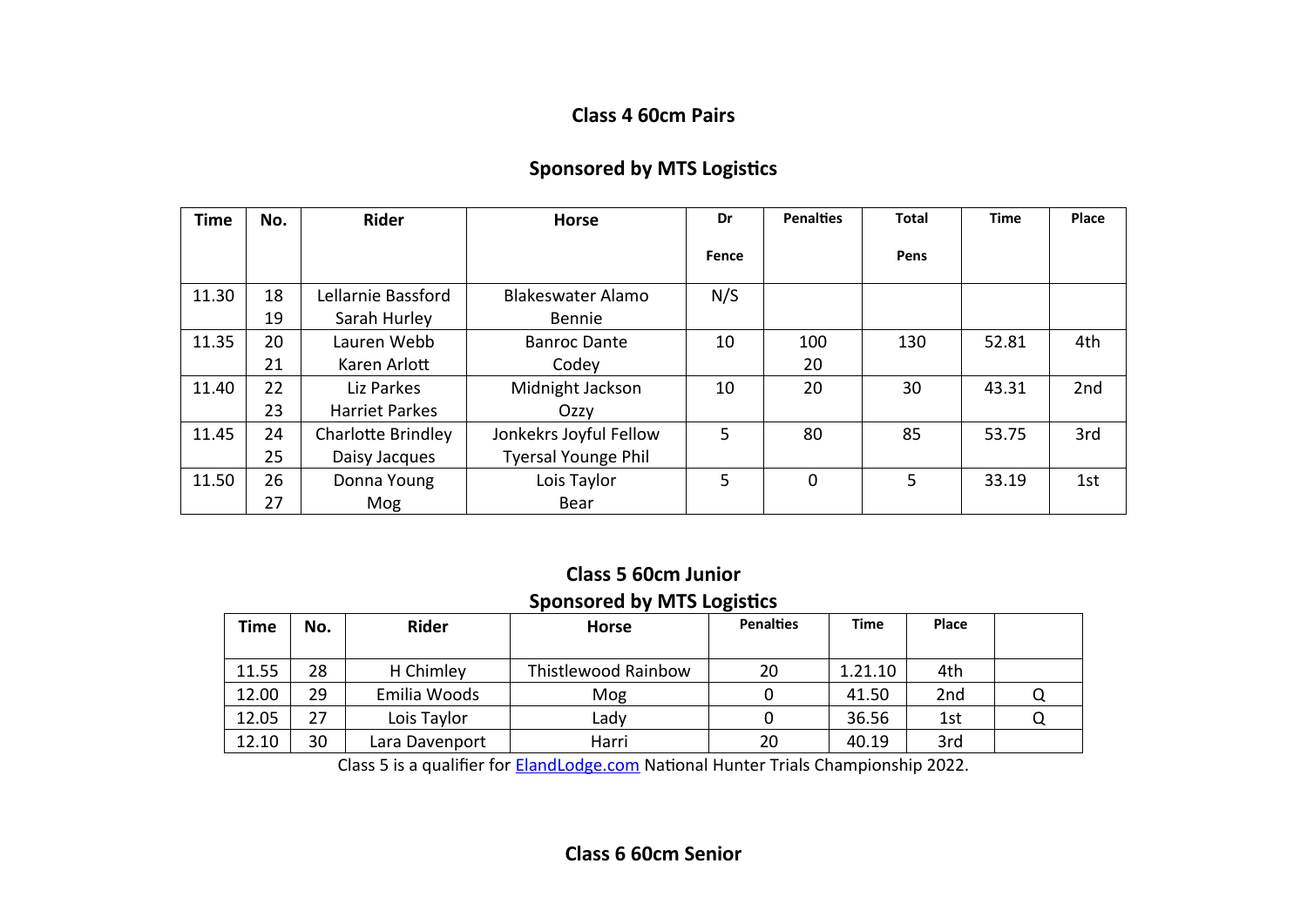# **Sponsored by MTS Logistics**

| <b>Time</b> | No. | <b>Rider</b>        | <b>Horse</b>      | <b>Penalties</b> | <b>Time</b> | <b>Place</b> |   |
|-------------|-----|---------------------|-------------------|------------------|-------------|--------------|---|
|             |     |                     |                   |                  |             |              |   |
| 12.15       | 31  | Laura Hilton        | Dashing Mint      | E                | 1.26.41     | E            |   |
| 12.20       | 32  | <b>Emily Henton</b> | The Lord Mayor of | 0                | 39.75       | 4th          |   |
|             |     |                     | Hacketstown       |                  |             |              |   |
| 12.25       | 16  | Abbey-Rose Williams | Oscar             | E                | 39.65       | E.           |   |
| 12.30       | 33  | Annie Rathbone      | Diva de vassy     | E                |             | E            |   |
| 12.35       | 34  | Emma Bartlett       | Blaze             | 60               | 44.13       |              |   |
| 12.40       | 35  | <b>Colin Berns</b>  | Toby's Gold       | 0                | 45.88       | 5th          |   |
| 12.45       | 36  | <b>Becky Crafts</b> | Jaspser           | 0                | 35.84       | 2nd          | Q |
| 12.50       | 26  | Donna Young         | Mog               | $\Omega$         | 31.56       | 1st          | Q |
| 12.55       | 37  | Lisa Rickhuss       | Carey Mill Josie  | 0                | 36.97       | 3rd          | Q |
| 1.00        | 38  | Chloe Watts         | Master Sam        | 40               | 32.28       |              |   |
| 1.05        | 39  | Stephanie Bowen     | Samson            | 20               | 46.09       | 6th          |   |

Class 6 is a qualifier for [ElandLodge.com](http://elandlodge.com/?fbclid=IwAR1CzAkHOErNBRfjrpPtzeSDx8tzweKjzLwO0MPl1eI4rnPEcp_644PEdUI) National Hunter Trials Championship 2022.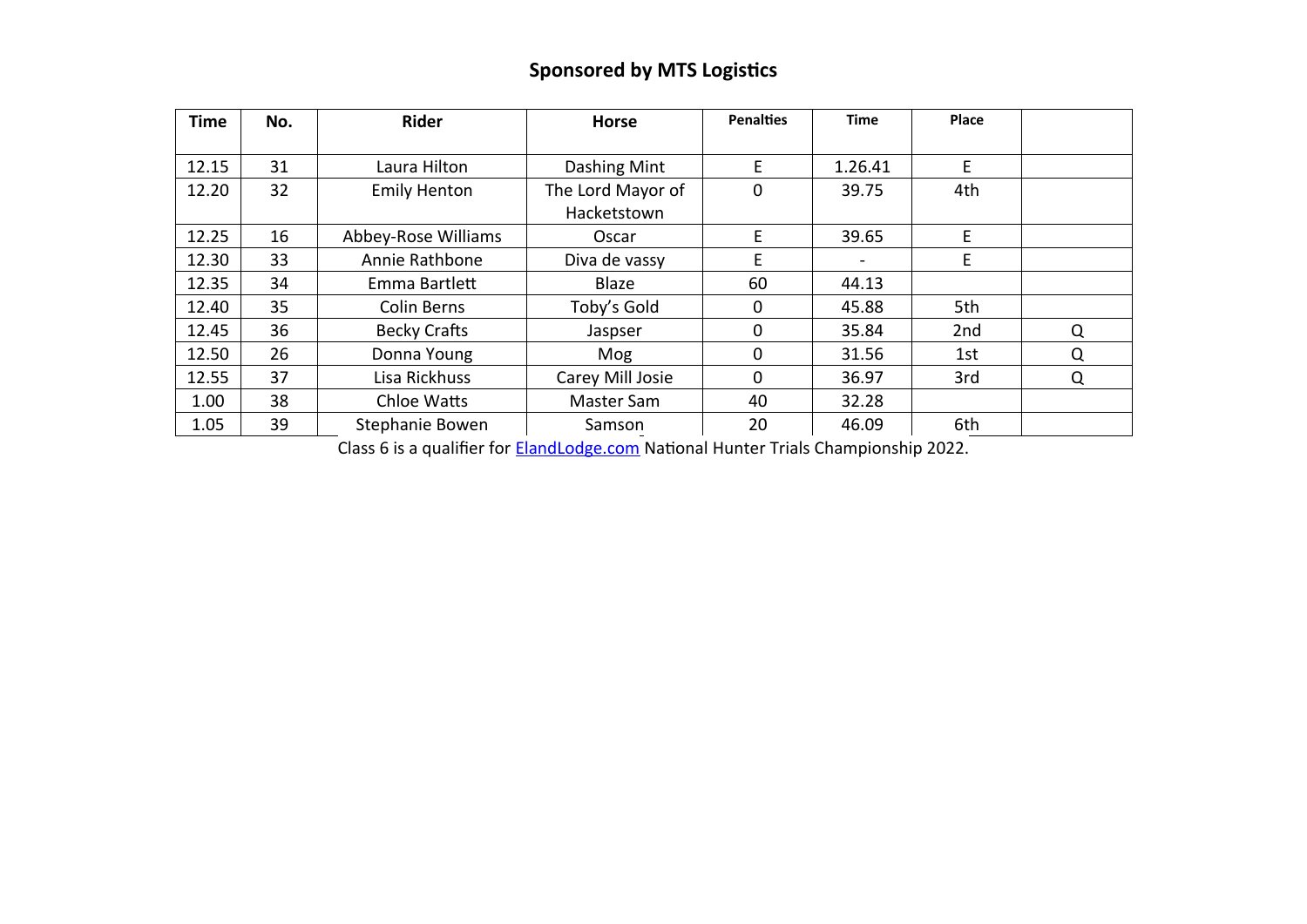#### **Class 7 70cm Pairs**

### **Sponsored by Cadeby Tree Trust**

| <b>Time</b> | No. | <b>Rider</b>     | <b>Horse</b>             | <b>Dr Fence</b> | <b>Penalties</b> | Total    | <b>Time</b> | Place |
|-------------|-----|------------------|--------------------------|-----------------|------------------|----------|-------------|-------|
|             |     |                  |                          |                 |                  | Pens     |             |       |
| 1.20        | 40  | Ellie Noble      | George                   | 5               | 0                | 5        | 30.81       | 2nd   |
|             | 41  | Isla Noble       | <b>Bob</b>               |                 |                  |          |             |       |
| 1.24        | 42  | Charlie Franklin | Castlemir Queen          | $\mathbf 0$     | 0                | $\Omega$ | 38.00       | 1st   |
|             | 43  | Susan Trickett   | Castlerock Jackson       |                 |                  |          |             |       |
| 1.29        | 44  | Rebekah Hemmings | Good as Gold             | $\Omega$        | 60               | 60       | 32.57       | 5th   |
|             | 45  | Kerry Harrison   | <b>Starlight Express</b> |                 |                  |          |             |       |
| 1.33        | 46  | Cheryl Roberts   | Tyson                    | 10              | 20               | 30       | 32.53       | 4th   |
|             | 47  | Molly Gent       | Morjoy Lord Faraday      |                 |                  |          |             |       |
| 1.38        | 48  | Chelsea Martin   | <b>Merlins Magic</b>     | 15              | 0                | 15       | 31.00       | 3rd   |
|             | 49  | Courtney Martin  | Genies Wish              |                 |                  |          |             |       |

#### **Class 8 70cm Juniors**

## **Sponsored by Cadeby Tree Trust**

| Time | No. | <b>Rider</b>       | <b>Horse</b>    | <b>Penalties</b> | <b>Time</b> | Place           |  |
|------|-----|--------------------|-----------------|------------------|-------------|-----------------|--|
| 1.42 | 50  | Zara Windram       | Danny           |                  | 34.44       | 2 <sub>nd</sub> |  |
| 1.47 | 51  | Sophia Langley     | Haverdale Seren |                  | 37.13       | 3rd             |  |
| 1.51 | 52  | Alessandra Langley | Snow Storm      | 20               | 45.72       | 4th             |  |
| 1.56 | 53  | Caitlin Smith      | Kauri Accord    |                  | 32.66       | 1st             |  |

Class 8 is a qualifier for **[ElandLodge.com](http://elandlodge.com/?fbclid=IwAR1CzAkHOErNBRfjrpPtzeSDx8tzweKjzLwO0MPl1eI4rnPEcp_644PEdUI)** National Hunter Trials Championship 2022.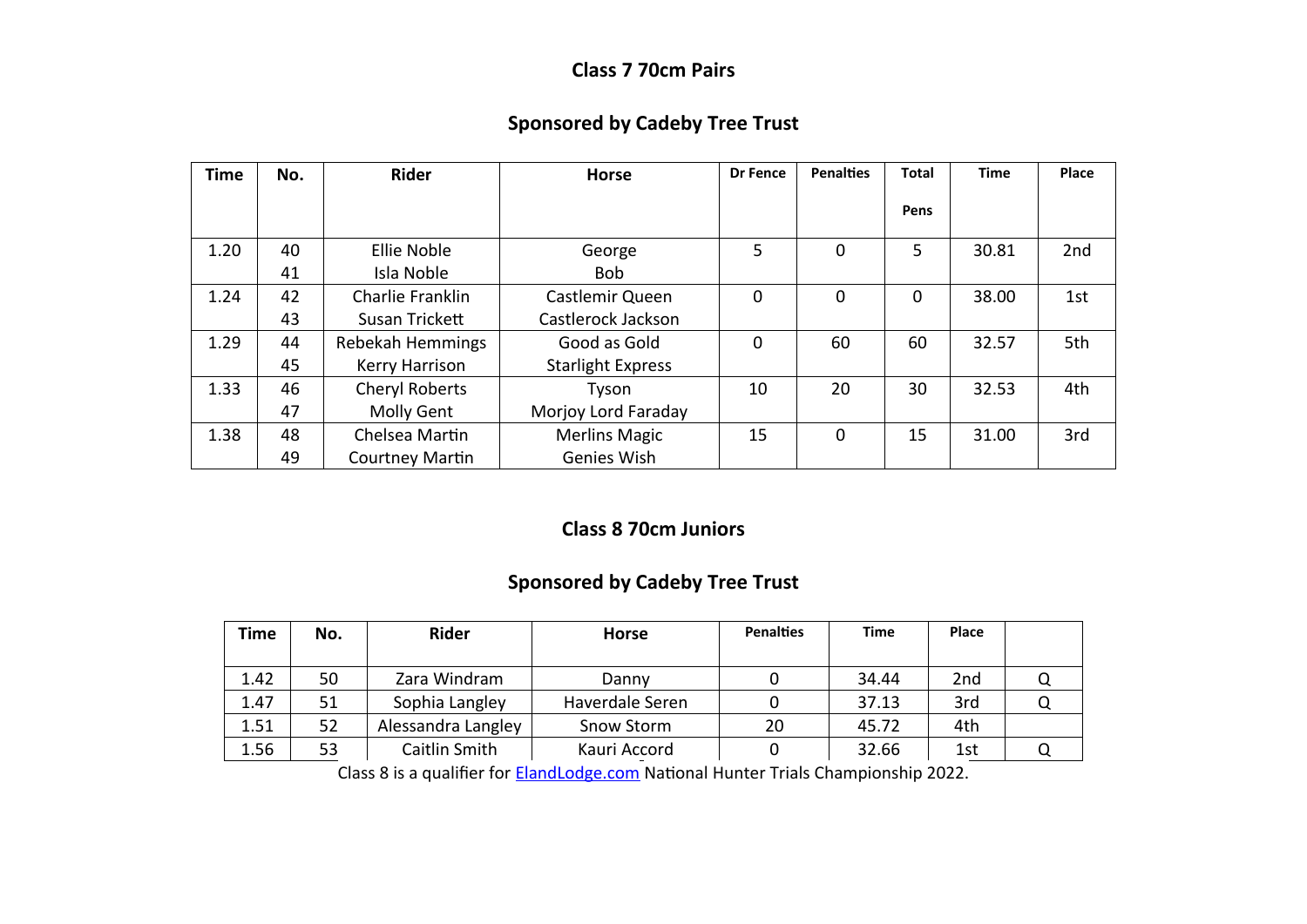| <b>Time</b> | No. | <b>Rider</b>        | <b>Horse</b>          | <b>Penalties</b> | <b>Time</b> | Place |   |
|-------------|-----|---------------------|-----------------------|------------------|-------------|-------|---|
| 2.00        | 54  | Kelly Laxton        | King Bert             | 0                | 31.88       | 5th   |   |
| 2.05        | 55  | Sara Aspinall       | Cormella              | E                | 31.97       | E     |   |
| 2.09        | 56  | Alex Wells          | Fred                  | 20               | 37.97       |       |   |
| 2.13        | 46  | Cheryl Roberts      | Tyson                 | 0                | 30.78       | 4th   |   |
| 2.17        | 57  | <b>Iris Pollard</b> | Matilda               | 160              | 50.28       |       |   |
| 2.21        | 58  | Suzanne Sherwin     | Porthall White Irmine | 0                | 42.66       |       |   |
| 2.25        | 59  | Stephanie Burston   | Le Beau Bleu          | 20               | 54.13       |       |   |
| 2.29        | 60  | Josie Swinnerton    | Gin Jerry             | 0                | 41.37       |       |   |
| 2.33        | 61  | <b>Becky Crafts</b> | Jasper                | 0                | 30.75       | 3rd   | Q |
| 2.37        | 62  | Kirstie Wright      | Measevalley           | $\mathbf 0$      | 30.07       | 1st   | Q |
|             |     |                     | Make a Wish           |                  |             |       |   |
| 2.41        | 63  | Rebekah Hemmings    | Good as Gold          | 0                | 30.62       | 2nd   | Q |
| 2.45        | 64  | Rebecca Beadle      | Jackamania            | $\mathbf 0$      | 33.44       | 6th   |   |
| 2.49        | 65  | Emma Farlow         | Sharon                | 0                | 38.60       |       |   |

# **Class 9 70cm Seniors Sponsored by Cadeby Tree Trust**

Class 9 is a qualifier for [ElandLodge.com](http://elandlodge.com/?fbclid=IwAR1CzAkHOErNBRfjrpPtzeSDx8tzweKjzLwO0MPl1eI4rnPEcp_644PEdUI) National Hunter Trials Championship 2022.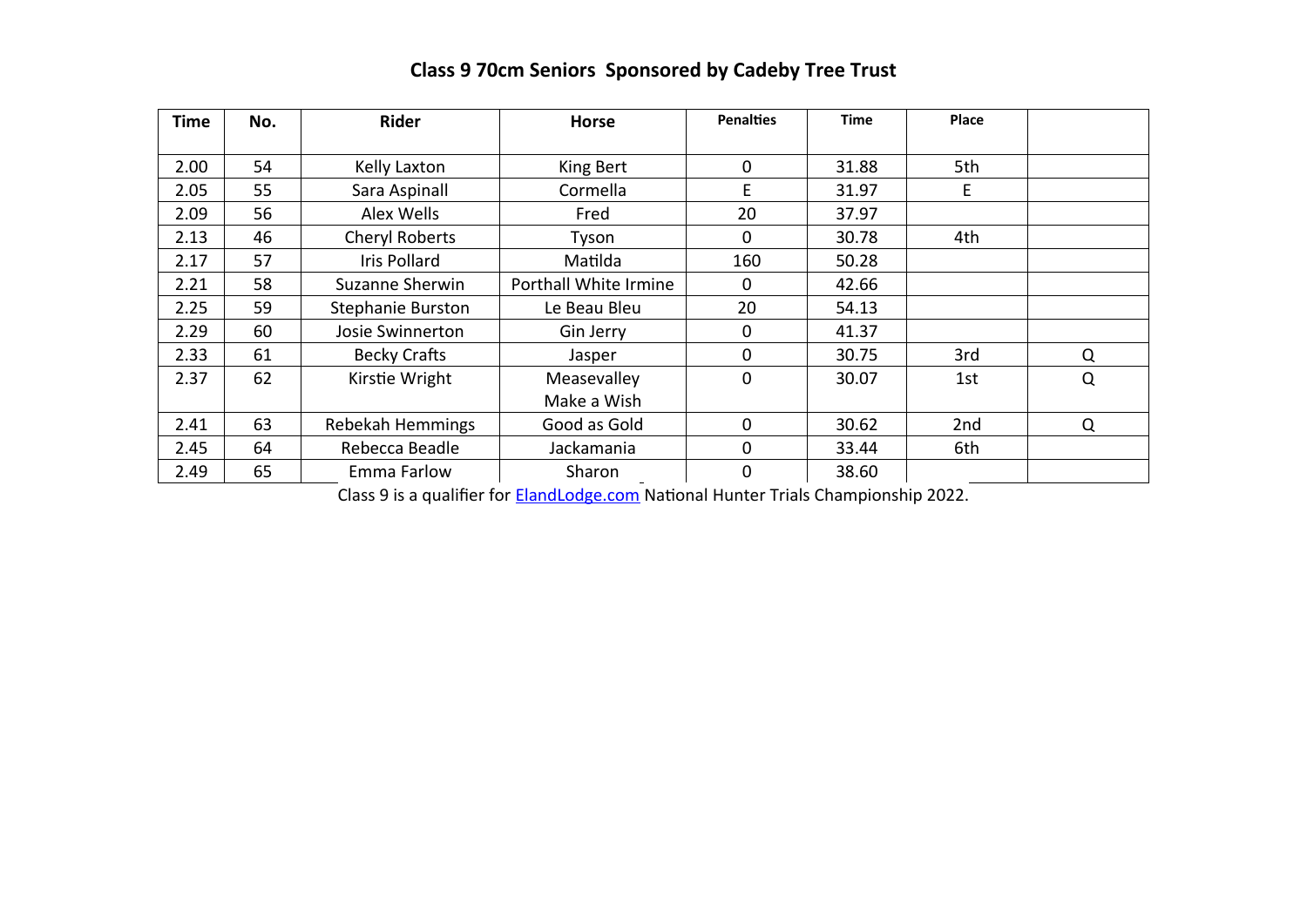#### **Class 10 80cm Pairs**

### **Sponsored by Cadeby Tree Trust**

| Tim  | No. | <b>Rider</b>        | <b>Horse</b>             | Dr    | <b>Penalties</b> | <b>Total</b> | <b>Time</b> | Place |          |
|------|-----|---------------------|--------------------------|-------|------------------|--------------|-------------|-------|----------|
| e    |     |                     |                          | Fence |                  | Pens         |             |       |          |
| 3.03 | 66  | Miranda Steel       | <b>Flaming Felix</b>     | 10    | $\Omega$         | 10           | 38.84       | 3rd   | $\Omega$ |
|      | 67  | Jake Rollings       | Sunnibank Bodie          |       |                  |              |             |       |          |
| 3.07 | 68  | Isla Noble          | <b>Bob</b>               | 5     | 0                | 5            | 32.09       | 1st   | Q        |
|      | 69  | Ellie Noble         | George                   |       |                  |              |             |       |          |
| 3.11 | 70  | Fiona Twells        | Luma                     | 5     | 20               | 25           | 59.05       | 4th   |          |
|      | 71  | Rose Fox            | Logan                    |       |                  |              |             |       |          |
| 3.15 | 72  | Natasha Shelton     | Billy                    | 10    | 0                | 10           | 33.90       | 2nd   | Q        |
|      | 73  | Lois McKay          | Faye                     |       |                  |              |             |       |          |
| 3.19 | 74  | Angie Loomes        | Rosana IV                | 15    | E                |              | 31.75       | E     |          |
|      | 75  | <b>Holly Cullen</b> | <b>Dolebolion Spider</b> |       |                  |              |             |       |          |

Class 10 is a qualifier for **[ElandLodge.com](http://elandlodge.com/?fbclid=IwAR1CzAkHOErNBRfjrpPtzeSDx8tzweKjzLwO0MPl1eI4rnPEcp_644PEdUI)** National Hunter Trials Championship 2022.

#### **Class 11 80cm Juniors Sponsored by Cadeby Tree Trust**

| Time | No. | Rider             | <b>Horse</b>         | <b>Penalties</b> | Time  | <b>Place</b> |   |
|------|-----|-------------------|----------------------|------------------|-------|--------------|---|
| 3.24 | 76  | Jocelyn Burroughs | Beaghmore Bertie     | 0                | 31.23 | 3rd          | Q |
| 3.28 | 77  | Joshua Bailey     | <b>Bughill Darcy</b> | 0                | 29.65 | 1st          | Q |
| 3.32 | 78  | Phoebe Allinson   | Laguna Belle         | 0                | 29.89 | 2nd          | Q |

Class 11 is a qualifier for [ElandLodge.com](http://elandlodge.com/?fbclid=IwAR1CzAkHOErNBRfjrpPtzeSDx8tzweKjzLwO0MPl1eI4rnPEcp_644PEdUI) National Hunter Trials Championship 2022.